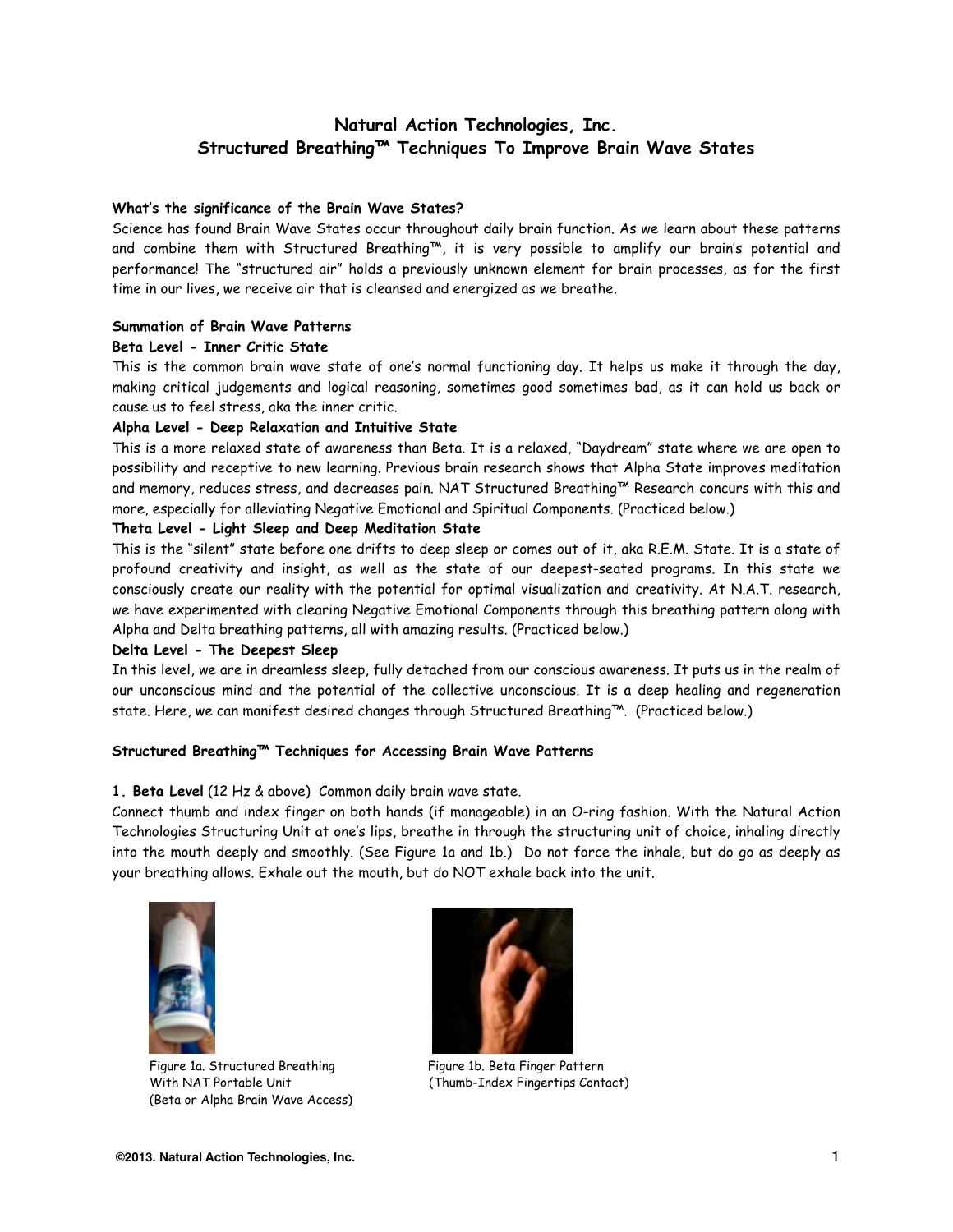2. **Alpha Level** (8-12 HZ) Pain, Stress / Anxiety, Meditation, Memory, Learning Performance Connect thumb and middle fingertips on both hands (if manageable) in an O-ring fashion. With the Natural Action Technologies Structuring Unit at one's lips, breathe in through the structuring unit of choice, inhaling directly into the mouth. Again do not force the inhale, but do inhale as long and deeply as comfortably possible. (See Figure 2a and 2b.) Exhale out the nose. Do NOT exhale back through the unit. As you perform Alpha Breathing, breathe through any negative feelings or thoughts in your mind that you currently feel until they have faded out. In this level or any of the other levels, essential oils or energetics may improve results.



Figure 2a. Structured Breathing Figure 2b. Alpha Finger Pattern (Beta or Alpha Brain Wave Access)



With NAT Portable Unit (Thumb-Middle Fingertips Contact)

3. **Theta Level** (3-8 HZ) Meditation, Negative Emotional Clearing, Reprogramming

Connect the thumb and ring finger on both hands (if manageable) in an O-ring formation. With the N.A.T. Structuring Unit at nostril create a good seal so that air can be inhaled through the unit directly into the nostril without loss of air. Pinch off the other nostril and close the mouth. Now, breathe in through the structuring unit of choice, inhaling directly into the nose to the brain. (See Figures 3a-c.) Then, exhale out the other nostril, keeping the mouth closed and the "inhalation" nostril pinched off. Do NOT exhale back through the unit.



(For Theta or Delta Waves) (For Theta or Delta Waves)



Figure 3a. Structured Breathing Fig 3b. Theta Finger Pattern Fig. 3c. Structured Breathing With NAT Portable Unit (Thumb-Ring Fingertips Contact) With NAT Mini Shower Unit



**4. Delta Level** (0.2-3 HZ) Headaches, Anxiety, Sleep, Reprogramming

Connect the thumb and little fingertips on both hands (if manageable) in an O-ring fashion. With the Natural Action Technologies Structuring Unit at the nostril, create a good seal so air can be inhaled directly through the unit into the nostril without loss of air. Close off the other nostril and close the mouth. Now, breathe in through the structuring unit of choice, inhaling directly into the nose to the brain. Then, exhale out the mouth, keeping both nostrils pinched off. Do NOT use the structuring unit for the exhalation.



Figure 4a. Structured Breathing Figured 4b. Delta Finger Pattern (For Theta or Delta Waves)



With NAT Portable Unit (Thumb-Pinkie Fingertips Contact)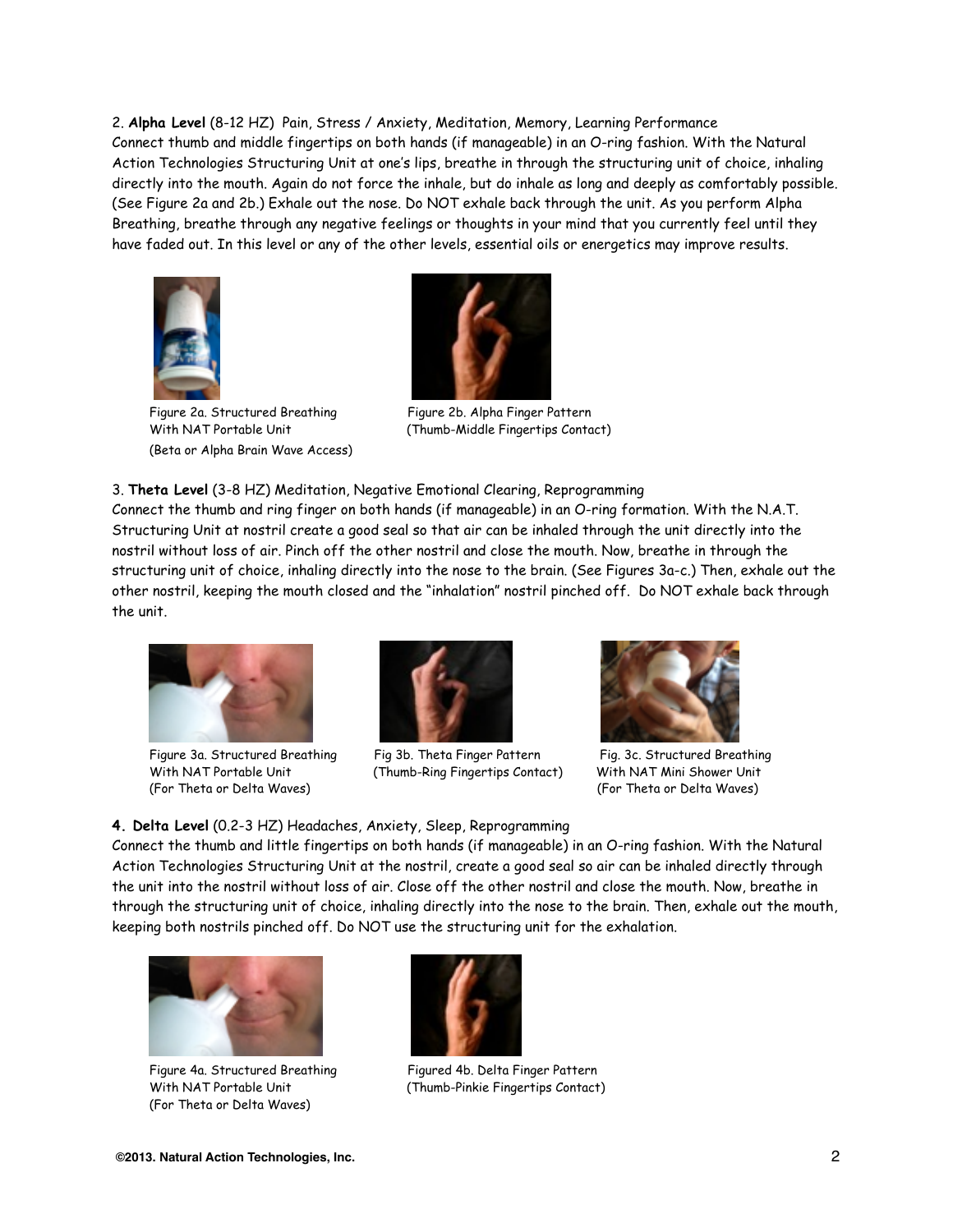#### **Practical Daily Uses of Structured Breathing™**

Here are some practical daily uses for Structured Breathing™. Again, we recommend practicing these exercises a minimum of two (maintenance) to six (therapeutic) times a day! Perhaps even more in very compromised air?

To repeat, Structured Breathing™ works best when used in conjunction with structured water and ionic trace minerals. Pulse testing has confirmed this clinically many times. If a person's pulses have not completely balanced through structured breathing, they are most likely deficient in water / dehydrated, and the immediate consumption of up to 16 oz. of structured water will bring the pulses more cleanly to balance or near balance with increased strength. The structured water use is also important in the detox process, both in drinking and from baths.

Therefore, minerals, enzymes, and vitamins, though essential to quality health, take a backseat to these two primary and synergistic nutrient copilots: air and water. However, the addition of ionic trace minerals into the water (and then followed with structuring) can also do wonders for pulse strength and balance. As previously stated, those still not balancing pulses are probably under dental, emotional, and/or spiritual burden.

Most everyone will benefit from these simple practices. These are general guidelines below...change at will. It is always recommended to work specifically with an individual's needs through AK or other forms of evaluation. Although not absolutely necessary, it is recommended to use a DE Unit. Every structured unit (Mini, Shower, Portable, Garden, House, or Commercial) will work for the endeavor of Structured Breathing™.

Never force your breathe. Make it long, deep, and enjoyable on both inhalation and exhalation. When in doubt, easy does it. Tingling or a Qi gong energetic effect often occur especially as a person goes over 18 breaths. Practice it now, for your following interest of choice below:

#### **General Performance States**

**Studying?** (such as a new language) - Alpha breathing technique 9-81 breaths. **Public speaking?** Theta and then Delta breathing using only left nostril for both 9-81 breaths. **Meditation**? Theta and Delta depending on the type of meditation 9-81 breaths. **Writing**? Alpha and Theta breathing (left nostril) 9-81 breaths. **Sports**? Theta breathing through left nostril 9-81 breaths. **Performing arts**? Alpha breathing, 9-81 breaths. **Lovemaking?** Delta breathing left nostril 9-81 breaths. (There will no doubt be many people Delta breathing through their left nostril!) :))

#### **Health Concerns**

**Negative Emotional States?** Alpha then Theta breathing with left nostril only, 9-81 breaths...Start here for anyone's health improvement. Simply ask yourself, "What is bothering me now?" Then breathe through the levels. **Sleep?** Theta and Delta Right Nostril 9-81 breaths.

**Headaches?** Theta Left Nostril, Delta Left Nostril 9-81 breaths.

**Cancer**? Alpha breathing 9-81 breaths.

**Stroke?** Alpha breathing 9-81 breaths.

**Heart Attack / Prevention**? Theta breathing through left nostril, 9-81 breaths.

**Diabetes**? Alpha breathing, 9-81 breaths.

**Asthma**? Delta breathing left nostril 9-81 breaths, followed by Alpha breathing 9-81 breaths.

**Allergies**? Alpha breathing 9-81 breaths.

**Brain injuries**? Alpha breathing 9-81 breaths followed by Delta breathing through left nostril 9-81 breaths. **EMF & Interference / Sensitivities?** Theta Breathing, Left Nostril 9-81 breaths. **Heavy Metal Toxicities?** Theta Breathing, Left Nostril 9-81 breaths.

#### **Observations noted from Structured Breathing**™

- 
- \* A more regulated autonomic nervous system \* \* Reduction in anxiety and toxicity states<br>\* Easier, more balanced emotional states \* \* \* \* \* Instantaneous pain reduction \* Easier, more balanced emotional states \* The ability to let go of the past
- 
- 
- \* Smoother, more uniform, body function
- \* Increased oxygen intake \* Greater Lung Capacity
- 
- 
- 
- \* The ability to let go of the past  $\bullet$  \* Greater physical endurance and recovery<br>\* Reduced glitches in neurology \* \* Greater Mental Concentration, Clearer Th
	- \* Greater Mental Concentration, Clearer Thinking<br>\* Going into the Zone more easily
	-
	-
- \* Reduced pathogenic loads \* Balanced Breathing of Inhalation and Exhalation

Again, be sure to combine each structured breathing session with structured water (~16 oz.). A structured water bath is also highly recommended especially when known toxicity states exist. (Again, these are only suggested starting points...other variations are possible. In time and with further research and gathered clinical data, Structured Breathing™ will gain further clinical and performance insights and may begin to become a household word.)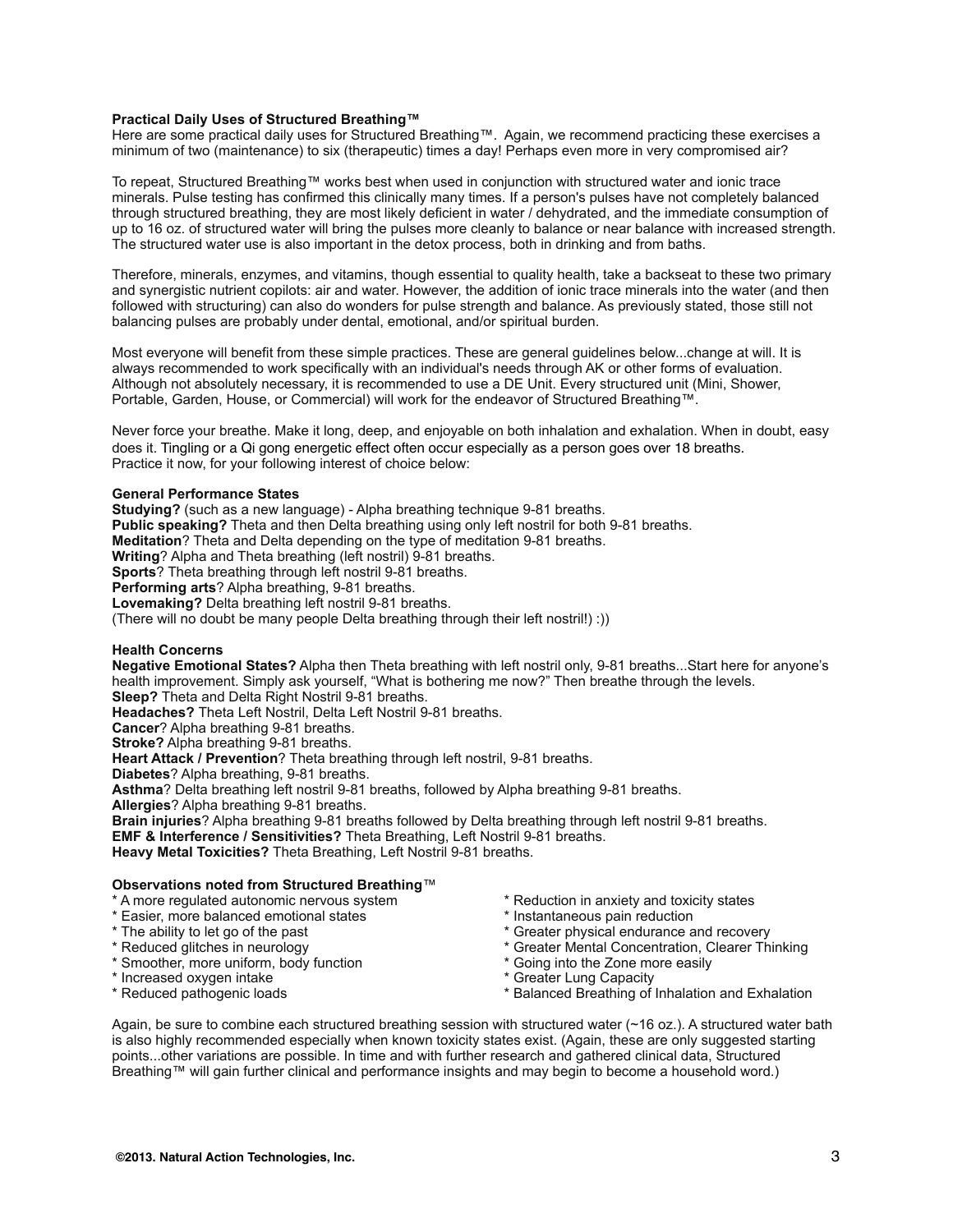# **Natural Action Technologies, Inc. "Structured Breathing" With Natural Action Technologies Structured Units**

This article could be called "qigong in a tube." However, though it addresses qi, it is not about Qi Gong. It arises from the work of Clayton Nolte, inventor and creator of Natural Action Technologies, Inc. structured water units.

Clayton's structured water units have been found by many people to be a constant and unbelievable source of clean, refreshing water and liquids. We've had the pleasure of researching and playing and pushing the envelope of the understanding of structured water energy with Clayton's units up to this point, However, nothing that the research team has written or seen compares with what we're about to present here and now...Hear us now, believe us in a few minutes.

Every day now, for over two years, there has been the fascinating pleasure of working with these wonderful devices. So many people now are only beginning to understand the value of Clayton's work. We might add, it is his unceasing work and ability to persevere through a directed work ethic in the development of these special units that has gotten these units into the hands of many.

For most parties interested in Natural Action structured water devices, the primary use of the these devices is to have clean, energized water. Water that "gives to life what is good for life" in the words of Clayton. People's experiences are proving just how phenomenal these structuring devices can be for any water or liquid.

Still, no one could predict what would happen when we started breathing **through** them! This paper, while still in the process of collecting clinical data, is too compelling not to write! This is because the benefits of this understanding to all people are so immense. Why? One simple question: Who has had one single breath of truly clean air since they were born?

Our research has led us to the sunrise of initial understanding involving the use of the NAT structuring devices for improving many human performance conditions by using them as a simple, but profound, breathing apparatus.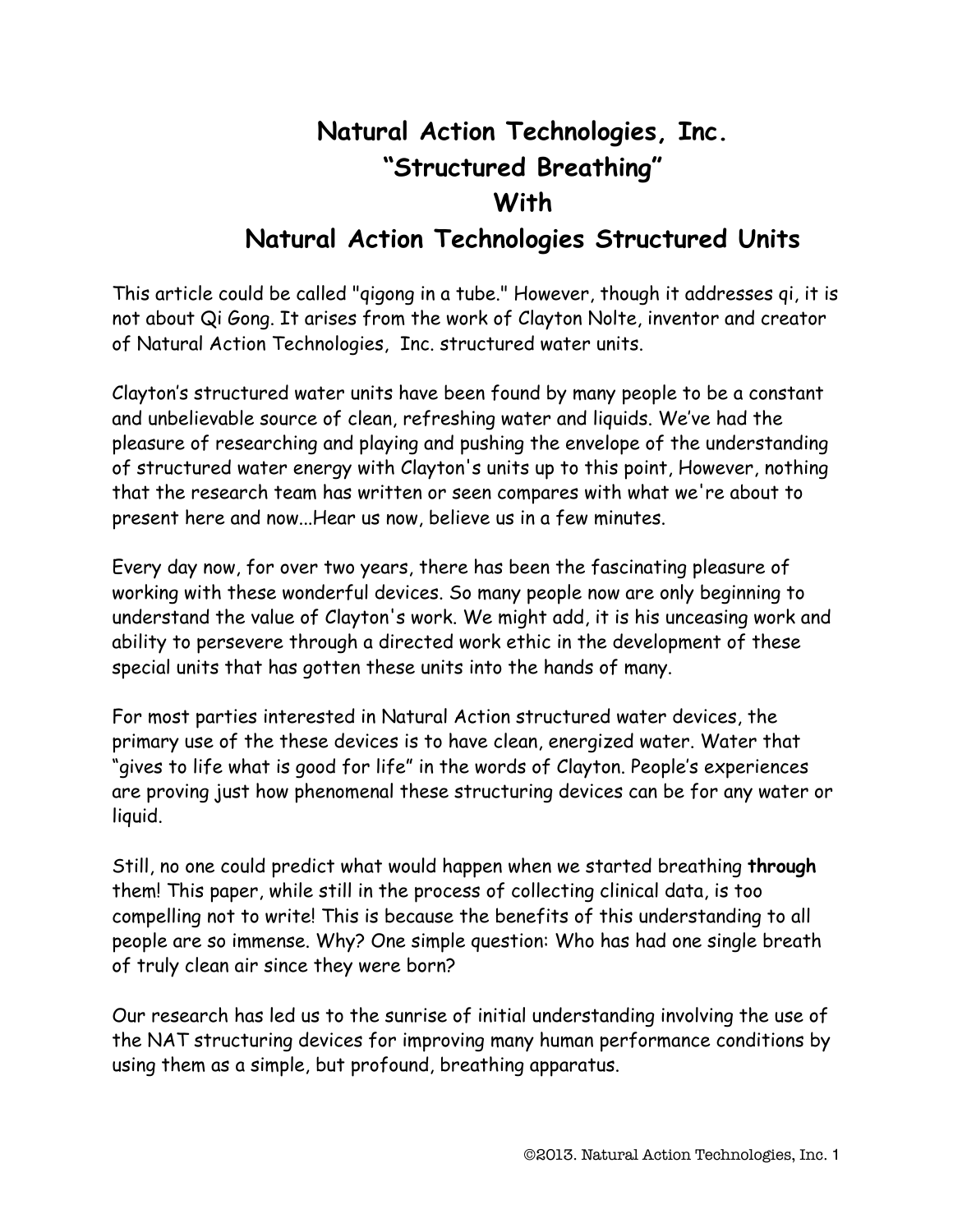These findings are now being confirmed every day, with every person, and every visit through the medical modalities of Applied Kinesiology (AK), Traditional Chinese Medicine (TCM) and Korean Hand Therapy (KHT) Yin-Yang pulse testing, Gas Discharge Visualization (GDV) testing, Acugraph 4 meridian testing, and the experiences of all those engaged in the daily use of these devices.

We fully and totally believe sincerely that in time the medical community, the scientific community, and the John and Jane Doe public (not necessarily in that order) will truly begin to understand and accept these modalities as truth. As the validation of the structuring process occurs through air and water in the human arena and as people daily begin to feel better and better...more alive, more awake, more enthusiastic, any dogmatic position or resistance to these understandings too shall pass!

This whole process started when we initially took a cigarillo (thin cigar) and smoked it through a NAT Portable Unit. The puff test on a white napkin before and after spoke for itself (see Figure 0). The cigarillo "before structuring" stained the napkin brown. However, "After structuring",there was no such stain. The napkin was now essentially white. Yes, one can structure a cigarette or a cigar!



Figure 0. Lens Cap for scale. Before Structuring (left). After Structuring (right).

So, we played with just simply breathing in through a portable structuring unit through the mouth. The results were outstanding!

Many people noticed many different improvements in their bodies immediately. Sometimes within the first one or two breaths: their lungs were stronger or inhaling deeper, their sinuses felt more open. They felt more alert and mentally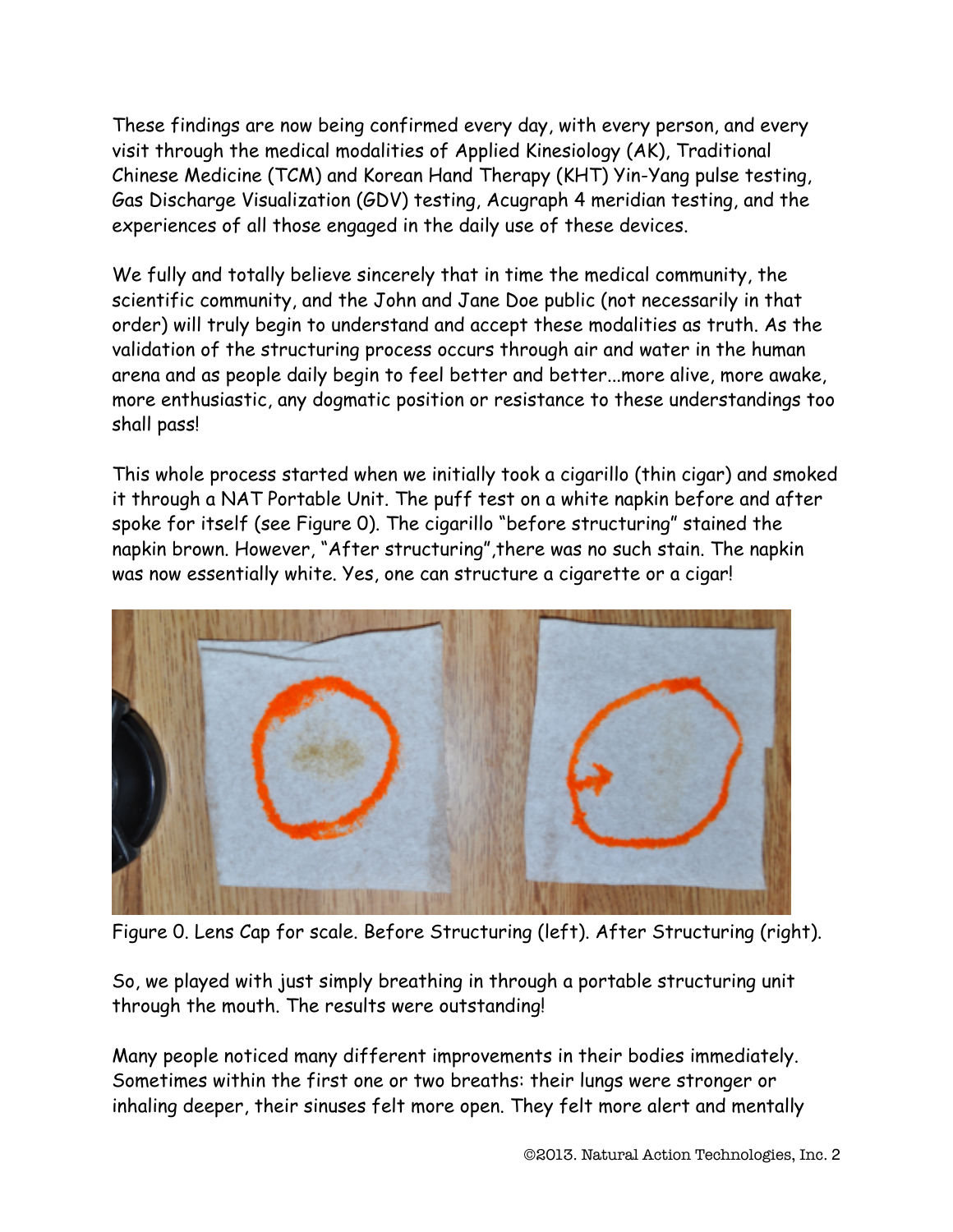clear. Some noticed more emotional balance from hyper or hypo states. Others were standing taller. Some exclaimed their backs felt better.

So we started doing applied kinesiological testing with typical chiropractic tests for Yeast, Ileo-cecal Valve (ICV), and Autonomic Nervous System (ANS) points. All tests would improve immediately upon structured unit breathing, that is to say, on the first breath! How could this be? Weren't people already breathing air? Yes, they were. However, they were not breathing air that was energized, nor free-of-toxicity, otherwise now known as "structured air"!

The next step was to check the pulses through Traditional Chinese Medicine (TCM) pulse testing methods and Korean Hand Therapy (KHT) Yin-Yang Pulse testing. To see these pulses shifting and often balancing in 2-4 minutes of just breathing was truly amazing. No acupuncture needles, no qi gong, no other healing methods were used. Simply breathing through the NAT structuring units was the extent of its use. This was fascinating, extremely fascinating, and exciting to witness.

With simple breathing methods, the pulses were balanced, or near balanced and generally stronger. What is more important, people felt better in a couple minutes of breathing! The tool was right there in the palm of their own two hands! Anyone could do this!

We began to see cases where the pulses did not always balance with simple breathing through the mouth. So then, we added another dimension. With the use of finger patterns aligned with breathing sequences to reach brain wave states, we incorporated this with the structured unit breathing! Better results occurred. Sometimes complete balancing.

In some cases, there was still the need to get better balancing. So, we added drinking two 8 oz./237 mL glasses of structured water. By then, this was all it took to balance the pulses! (This demonstrated how important water is for many people...aka dehydrated people.) The exceptions to balancing were people who were exceptionally blocked, either emotionally or spiritually.

To summarize the techniques to balance the pulses:

- 1) Structured breathing
- 2) Finger positioning and breathing patterns to access refined brain wave states
- 3) Drinking two glasses of structured water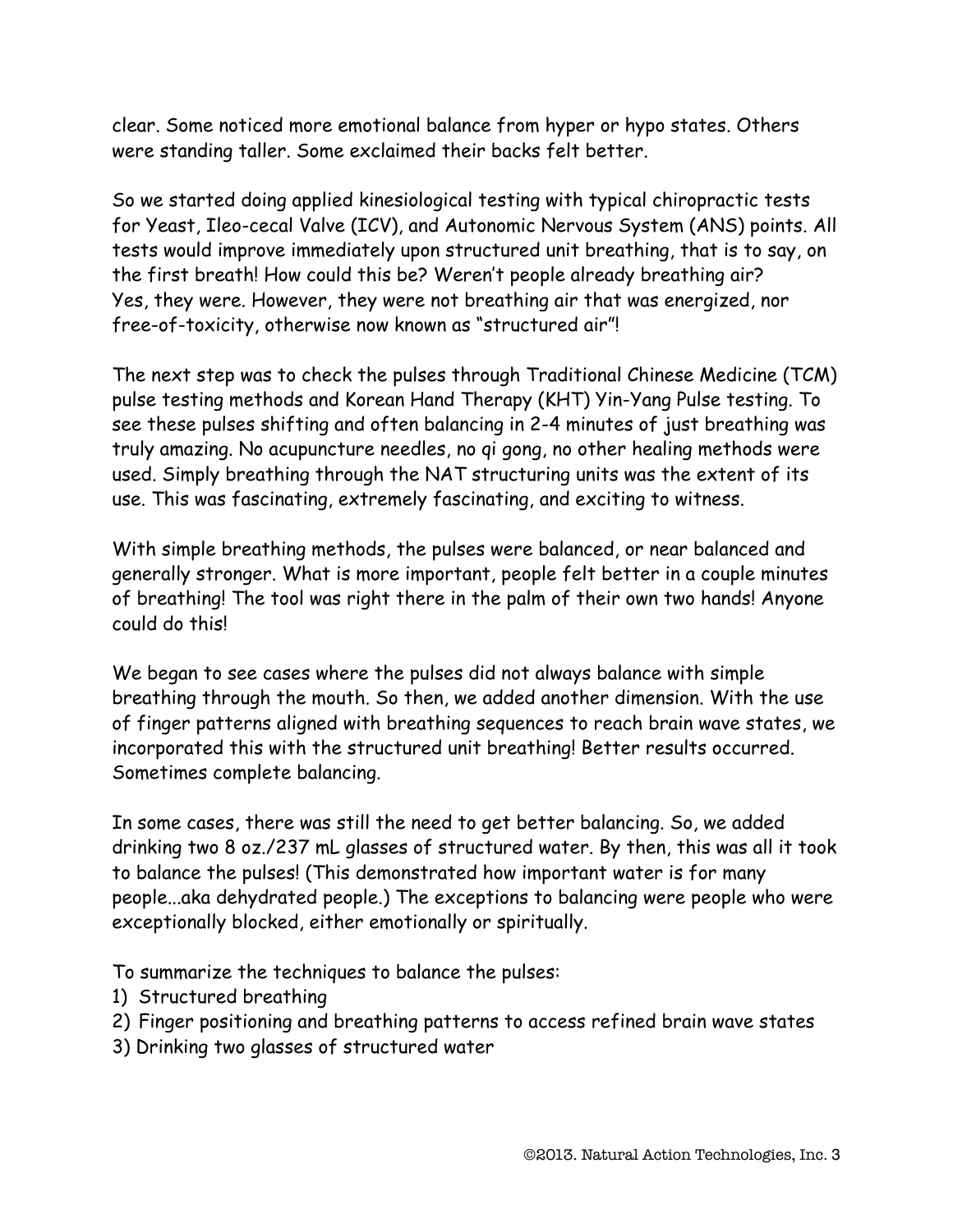Thus, in a 1-2-3 manner, we have a way to balance or greatly improve pulses. The foundation of thousand of years of medical wisdom of all acupuncturists, Chinese herbalists, and Qigong practitioners was now easily in the hands of all!

In the reality of this structured breathing, physiologic changes were happening in the first breath! Now this was something greater than we ever expected!

It is highly recommended that as you instantly and automatically grab your structuring unit immediately, that you actively read this paper and totally participate thoroughly through these instructions.

# **Structured Breathing Technique To Improve Brain Wave States**

What's the significance of the Brain Wave patterns?

As we learn about these patterns and combine them with structured breathing, it is very possible to amplify our brain's potential and performance! The "structured air" holds an unknown key to the brain's processes, as for the first time we receive air that is pre-cleansed and energized before we even breathe. It's already a step ahead of Qi Gong breathing practice as Qi Gong air is compromised before one begins practicing in so many environments nowadays.

A brief summation of brain wave patterns goes like this:

### Beta Level - Inner Critic State

This is the common brain wave state of one's normal functioning day. It helps us make it through the day, making critical judgements and logical reasoning, sometimes good sometimes bad, as it can hold us back or cause us to feel stress...because of (aka) the inner critic.

### Alpha Level - Deep Relaxation and Intuitive State

This is a more relaxed state of awareness. It is a relaxed, "Daydream" state where we are open to possibility/programming and in a receptive mode to learning. The place where much new learning can be accomplished quickly with "easy" memory, visualization, or concentration.

### Theta Level - Light Sleep and Deep Meditation State

This is the "silent" state before one drifts to deep sleep or comes out of it, aka R.E.M. State. It is a state of profound creativity and insight, as well as the state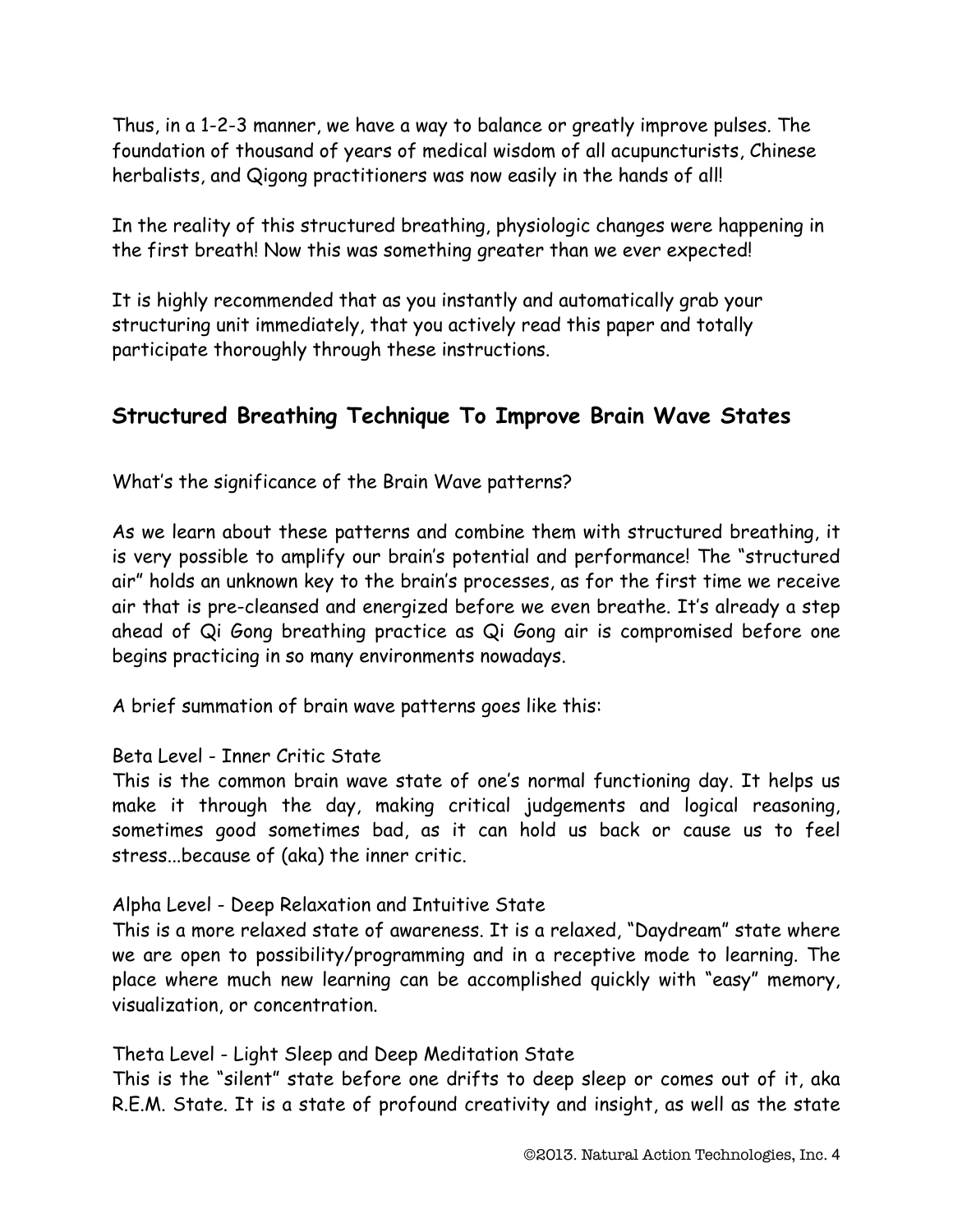of our deepest-seated programs. It is in this state we consciously create our reality with the potential for optimal visualization and creativity.

### Delta Level - The Deepest Sleep

At this state, we are in dreamless sleep and fully detached from our conscious awareness. It puts us in the realm of our unconscious mind and gives us the potential of the collective unconscious. It is also a deep healing and regeneration state.

### **Structured Breathing Techniques for Accessing Brain Wave Patterns**

1. **Beta Level** (12 Hz & above)

 The Beta Level is our common daily brain wave state. Connect thumb and index finger on both hands in an O-ring fashion. With the Natural Action Technologies Structuring Unit at one's lips, breathe in through the structuring unit of choice, inhaling directly into the mouth deeply and smoothly. (See Figure 1a and 1b.) Do not force the inhale, but do go as deeply as your breathing allows. Exhale out the mouth, but do NOT exhale back into the unit.



Figure 1a. Structured Breathing Figure 1b. Beta Finger Pattern With NAT Portable Unit (Thumb-Index Fingertips Contact) (Beta or Alpha Brain Wave Access)

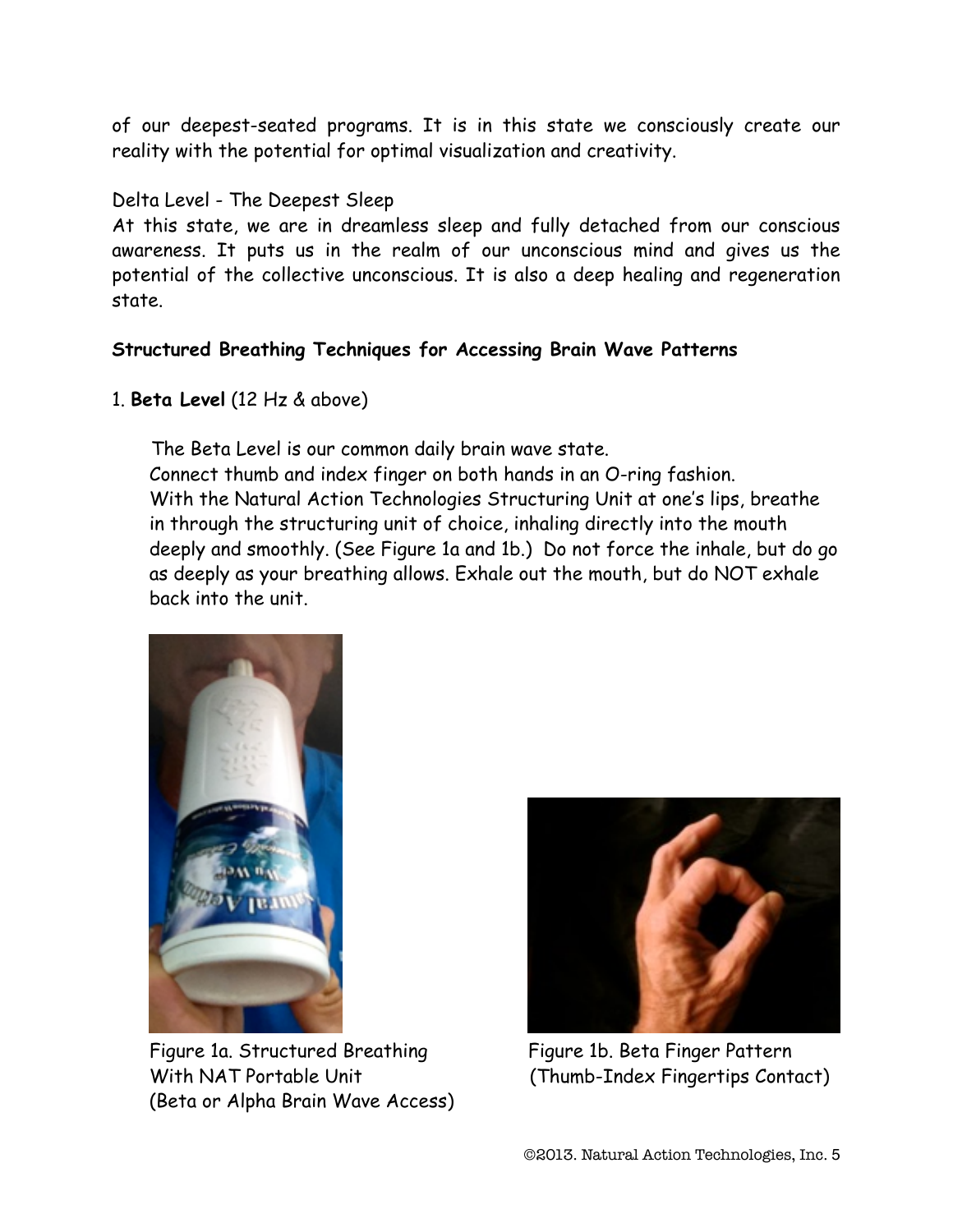### 2. **Alpha Level** (8-12 HZ)

Connect thumb and middle fingertips on both hands in an O-ring fashion. With the Natural Action Technologies Structuring Unit at one's lips, breathe in through the structuring unit of choice, inhaling directly into the mouth. Again do not force the inhale, but do inhale as long and deeply as comfortably possible. (See Figure 2a and 2b.) Exhale out the nose. Do NOT exhale back through the unit.



Figure 2a. Structured Breathing Figure 2b. Alpha Finger Pattern (Beta or Alpha Brain Wave Access)



With NAT Portable Unit (Thumb-Middle Fingertips Contact)

# 3. **Theta Level** (3-8 HZ)

Connect the thumb and ring finger on both hands in an O-ring formation. With the N.A.T. Structuring Unit at nostril create a good seal so that air can be inhaled through the unit directly into the nostril without loss of air. Pinch off the other nostril and close the mouth. Now, breathe in through the structuring unit of choice, inhaling directly into the nose to the brain. (See Figures 3a-c.) Then, exhale out the other nostril, keeping the mouth closed and the "inhalation" nostril pinched off. Do NOT exhale back through the unit.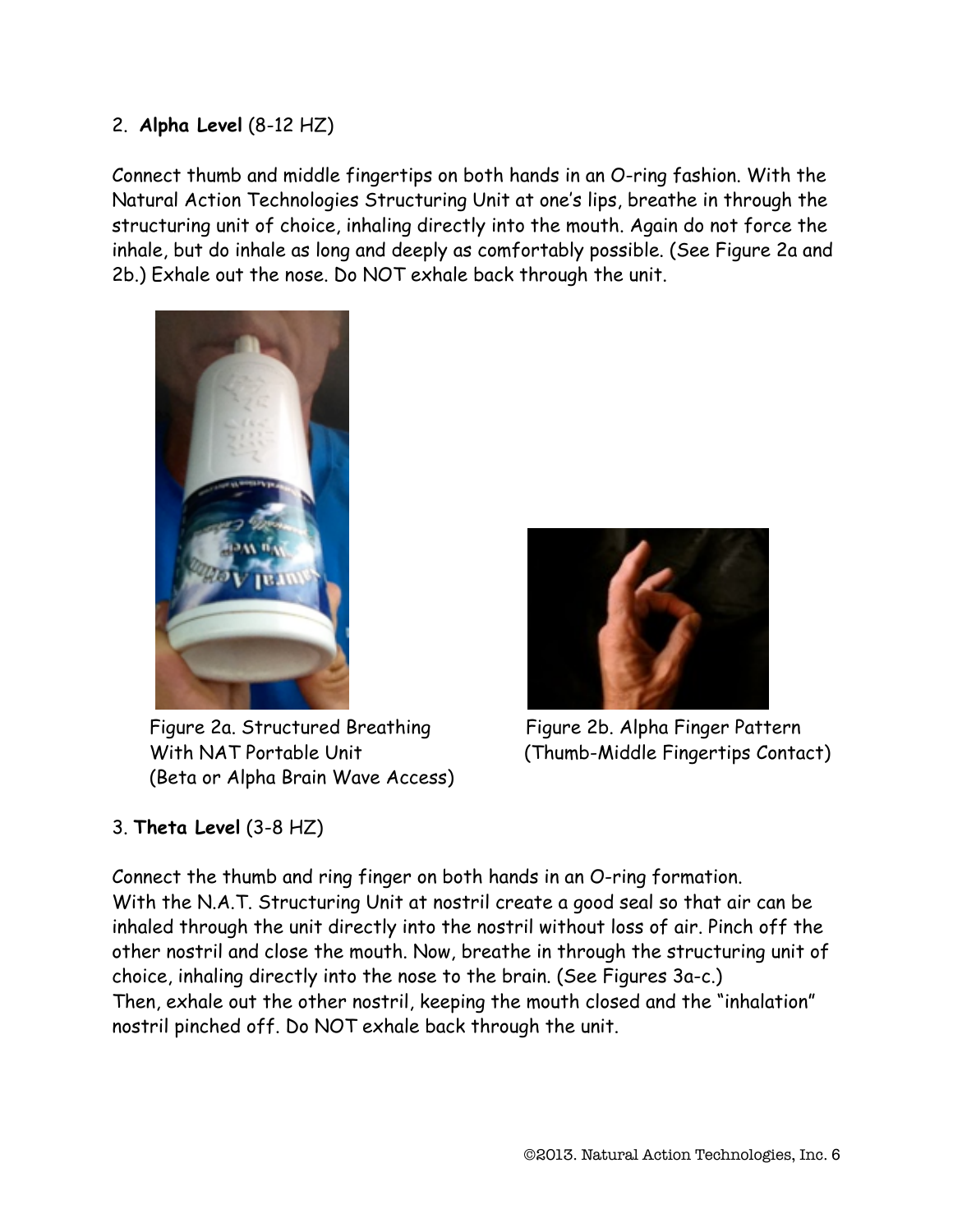

(For Theta or Delta Waves)



Figure 3a. Structured Breathing Figured 3b. Theta Finger Pattern With NAT Portable Unit (Thumb-Ring Fingertips Contact)



Figure 3c. Structured Breathing With NAT Mini Shower Unit (For Theta or Delta Waves)

# 4. **Delta Level** (1-3 HZ)

Connect the thumb and little fingertips on both hands in an O-ring fashion. With the Natural Action Technologies Structuring Unit at the nostril, create a good seal so air can be inhaled directly through the unit into the nostril without loss of air. Close off the other nostril and close the mouth. Now, breathe in through the structuring unit of choice, inhaling directly into the nose to the brain. Then, exhale out the mouth, keeping both nostrils pinched off. Do NOT use the structuring unit for the exhalation.

Note: With each level, the breath is taken in thru the spout (tip end) of the DE Portable unit 3, 9, or 81 times. One could breathe longer or use other breathing techniques. Two to six times a day using the 1-2-3 pulse balance steps on p. 4 is recommended, especially if in pain or stressed...which is just about everyone. ;-) The Natural Action Dynamically Enhanced models are recommended.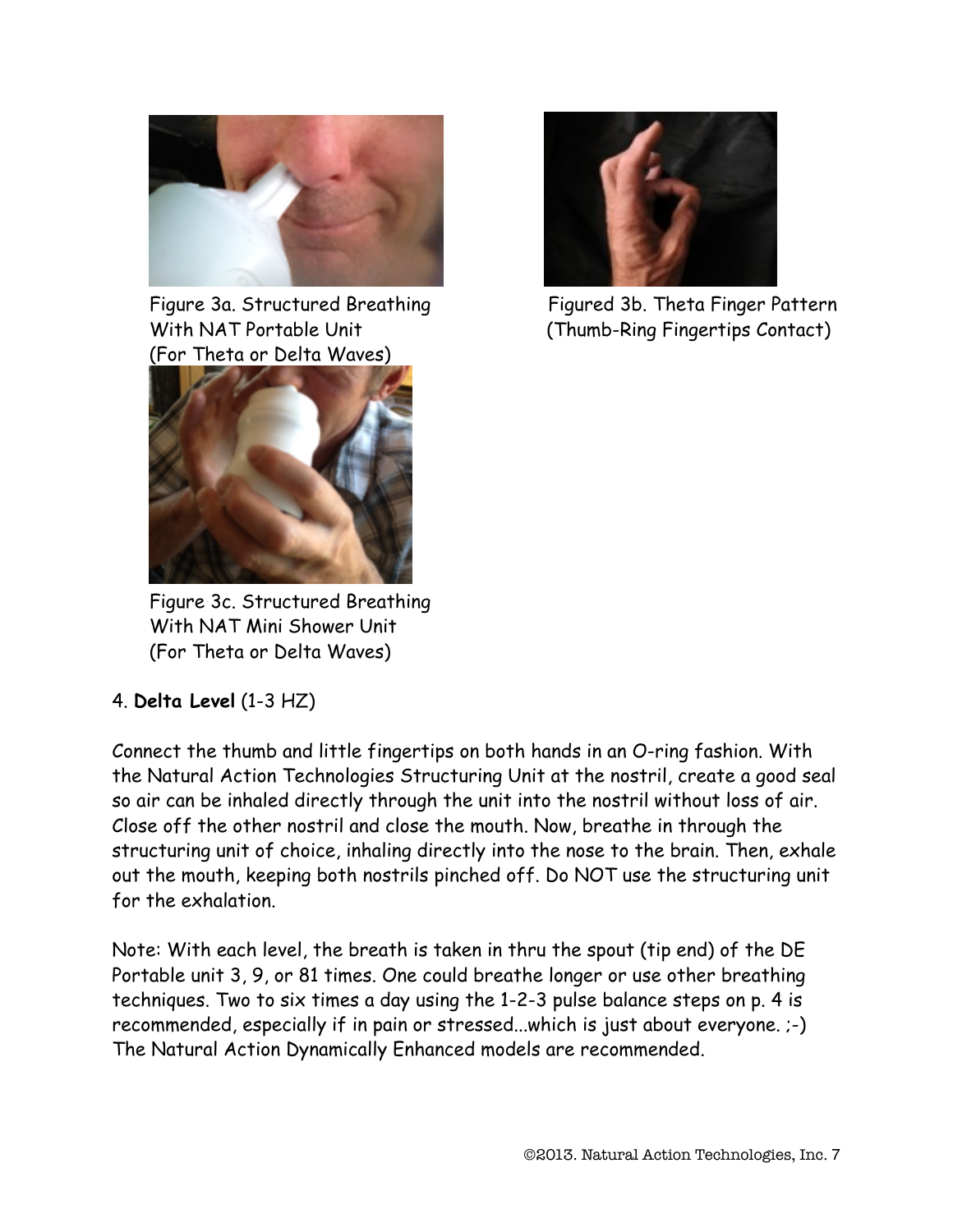

(For Theta or Delta Waves)



Figure 4a. Structured Breathing Figured 4b. Delta Finger Pattern With NAT Portable Unit (Thumb-Pinkie Fingertips Contact)

### **Incorporating Essential Oils/Energetics**

The use of Essential Oils or other energetics/homeopathic can be combined with these breathing methods. Place an open bottle of an essential oil or energetic of choice at the Portable Unit's funnel end to inhale the vapor of the energetic for enhanced effects. It's not necessary to add drops in the chamber to get the energetic effect.

For pathogens such as bacteria or virus found in most people, oil of oregano followed by spikenard may be very helpful. For metal and chemical toxins found in most people, vetiver and wintergreen oils may be helpful. On the spiritual level, myrrh, pine, and other essential oils may be of value.

Note: Use of essential oils will taint the chamber of the unit with the oil smell and 'bleed' over to liquids. So do not do this unless you are serious about the breathing exercises or your liquids may be tainted for a while until you clear out the oil aromas from the unit through water pressure.

# **Practical Daily Uses of Structured Breathing**

Here are some practical daily uses for structured breathing. Again, we recommend these practices a minimum of two (maintenance) to six (therapeutic) times a day! Perhaps even more in very compromised air?

To repeat, structured breathing works best when used in conjunction with structured water and ionic trace minerals. Pulse testing has confirmed this clinically many times. If a person's pulses have not completely balanced through structured breathing, they are most likely deficient in water / dehydrated, and the immediate consumption of up to 16 oz. of structured water will bring the pulses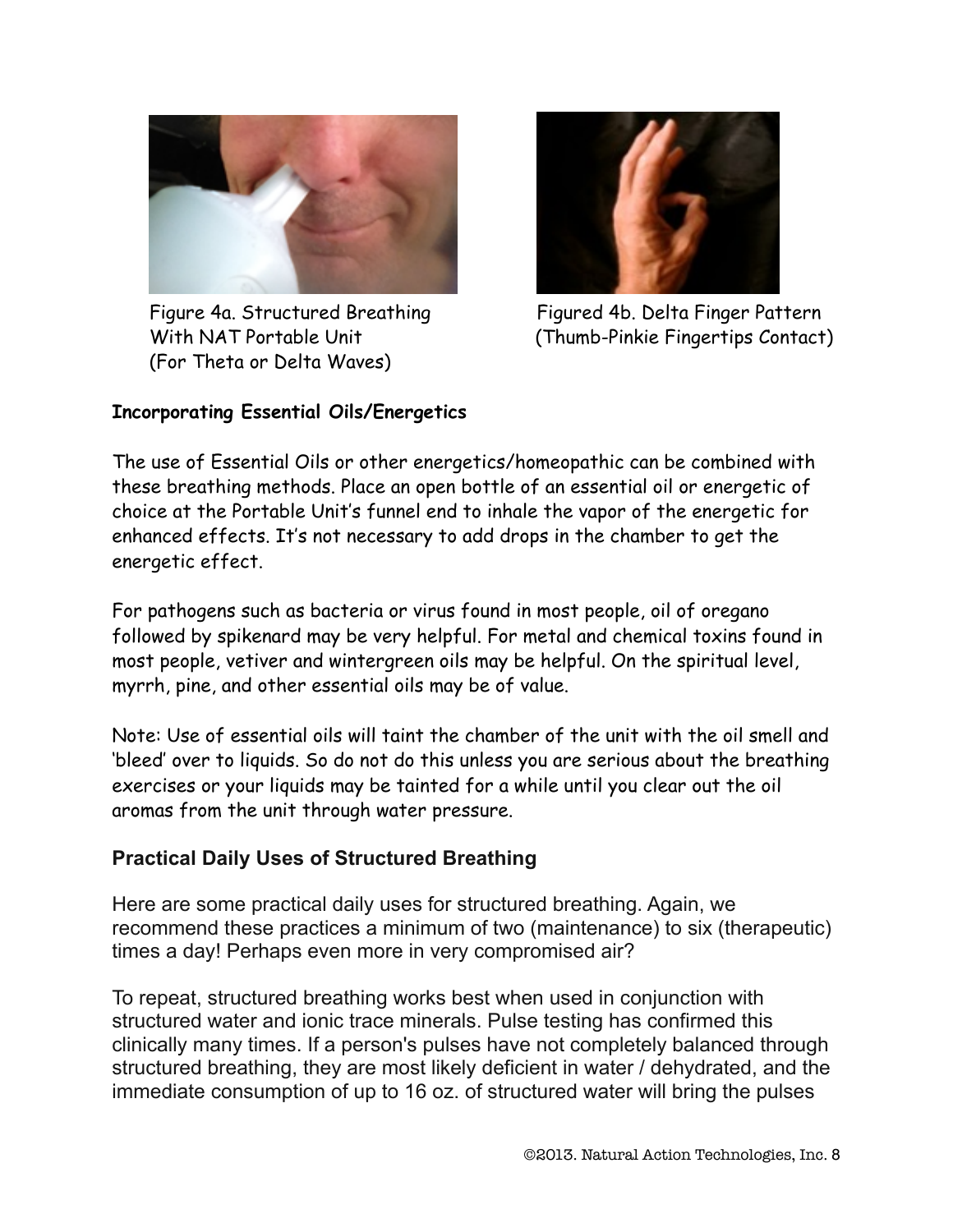more quickly to balance or near balance with increased strength. The structured water use is also important in the detox process, both drinking and from baths.

Therefore, minerals, enzymes, and vitamins, though essential to quality health, take a backseat to these two primary and synergistic nutrient copilots: air and water. However, the addition of ionic trace minerals into the water (and then followed with structuring) can also do wonders for pulse strength and balance. As previously stated, those still not balancing are probably under dental, emotional, or spiritual burden.

Everyone will benefit from these simple practices.

This is why this article is so vital to human realization and activation. These are general guidelines below. It is always recommended to work specifically with an individual's needs through AK or other forms of evaluation.

Again, it is recommended to use a DE Unit, although not absolutely necessary. Every structured unit (Mini, Shower, Portable, Garden, House, or Commercial) will work for the endeavor of "structured breathing."

Never force your breathe. Make it long, deep, and enjoyable on both inhalation and exhalation. When in doubt, easy does it.

Practice it now, for your following interest of choice below:

(Again, these are only suggested starting points. In time and with further research and gathered clinical data, "structured breathing" may begin to become a household word.)

# **General Performance States**

**Studying?** (such as a new language) - Alpha breathing technique 9-81 breaths. **Public speaking?** Theta and then Delta breathing using only left nostril for both 9-81 breaths.

**Meditation**? Theta and Delta depending on the type of meditation 9-81 breaths. **Writing**? Alpha breathing left nostril 9-81 breaths.

**Sports**? Theta breathing through left nostril 9-81 breaths.

**Performing arts**? Alpha breathing, 9-81 breaths.

**Lovemaking?** Delta breathing left nostril 9-81 breaths.

(There will no doubt be many people Delta breathing through their left nostril!)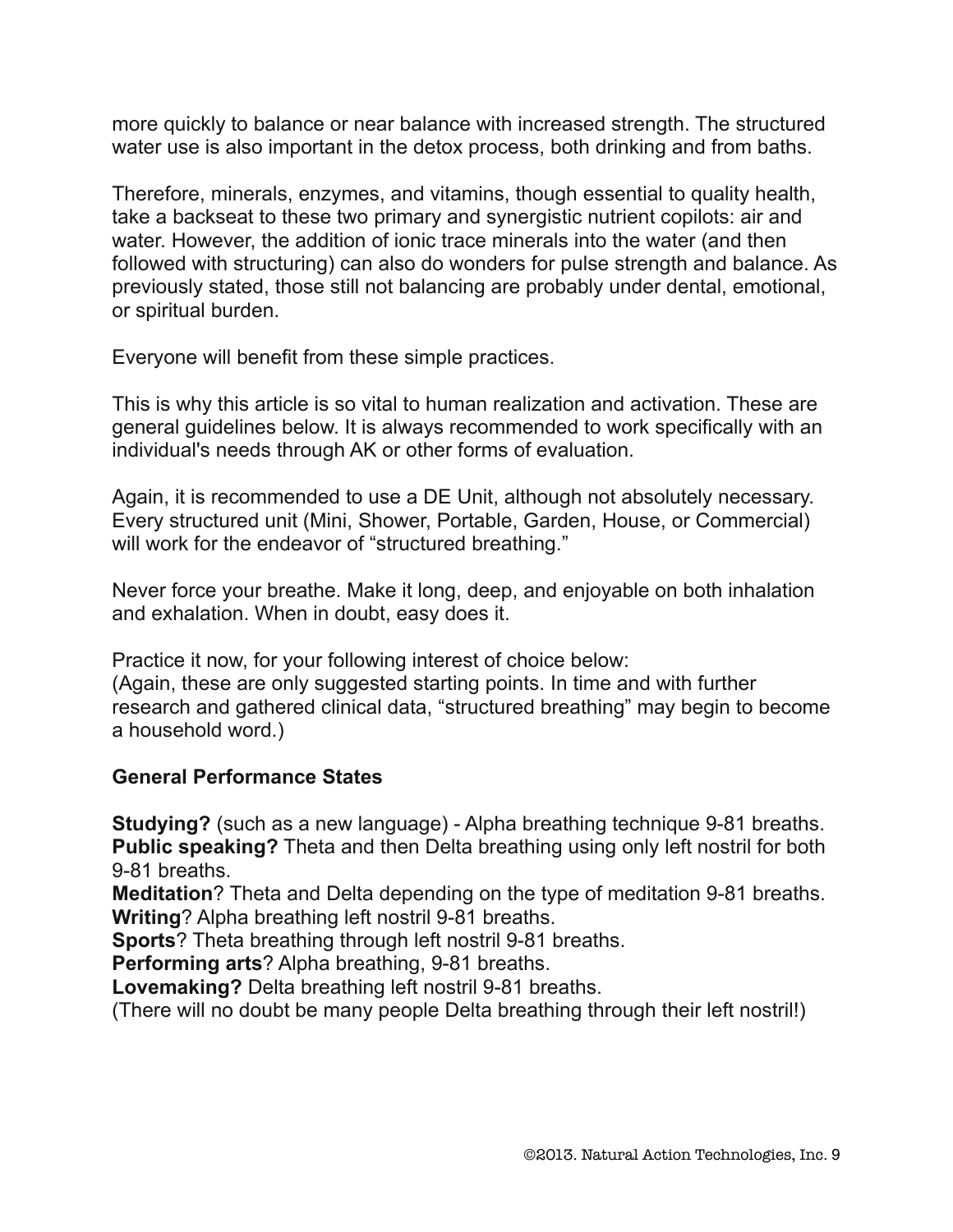### **Health Concerns**

**Negative Emotional States?** Theta breathing with left nostril only, 9-81 breaths. **Cancer**? Alpha breathing 9-81 breaths.

**Stroke?** Alpha breathing 9-81 breaths.

**Heart Attack / Prevention**? Theta breathing through left nostril, 9-81 breaths. **Diabetes**? Alpha breathing, 9-81 breaths.

**Asthma**? Delta breathing left nostril 9-81 breaths, followed by Alpha breathing 9-81 breaths.

**Allergies**? Alpha breathing 9-81 breaths.

**Brain injuries**? Alpha breathing 9-81 breaths followed by Delta breathing through left nostril 9-81 breaths.

**EMF Interference/Sensitivities?** Theta Breathing, Left Nostril 9-81 breaths.

Again, be sure to combine each structured breathing session with structured water (~16 oz.). A structured water bath is also highly recommended especially when toxic.

# **Possible Reasons for Structured Breathing**

- \* A more regulated autonomic nervous system
- \* Easier, more balanced emotional states
- \* The ability to let go of the past
- \* Reduced Glitches in neurology
- \* Smoother, more uniform, body function
- \* Increased oxygen intake
- \* Reduced pathogenic loads
- \* Reduction in toxicity states
- \* Instantaneous pain reduction
- \* Greater physical endurance
- \* Greater Mental Concentration, Clearer Thinking
- \* Going into the Zone more easily
- \* Greater Lung Capacity
- \* Balanced Breathing of Inhalation and Exhalation

### **More Experiences with Structured Breathing**

At a recent conference, every one who experienced structured breathing noticed an opening of the lungs and a greater expansion on both inhalation and exhalation. These expansions were also notably equal in time, a very important mark of a balanced nervous system. Many people and doctors overlook the power and ability to breath smoothly and equally as being a top concern in one's health understandings.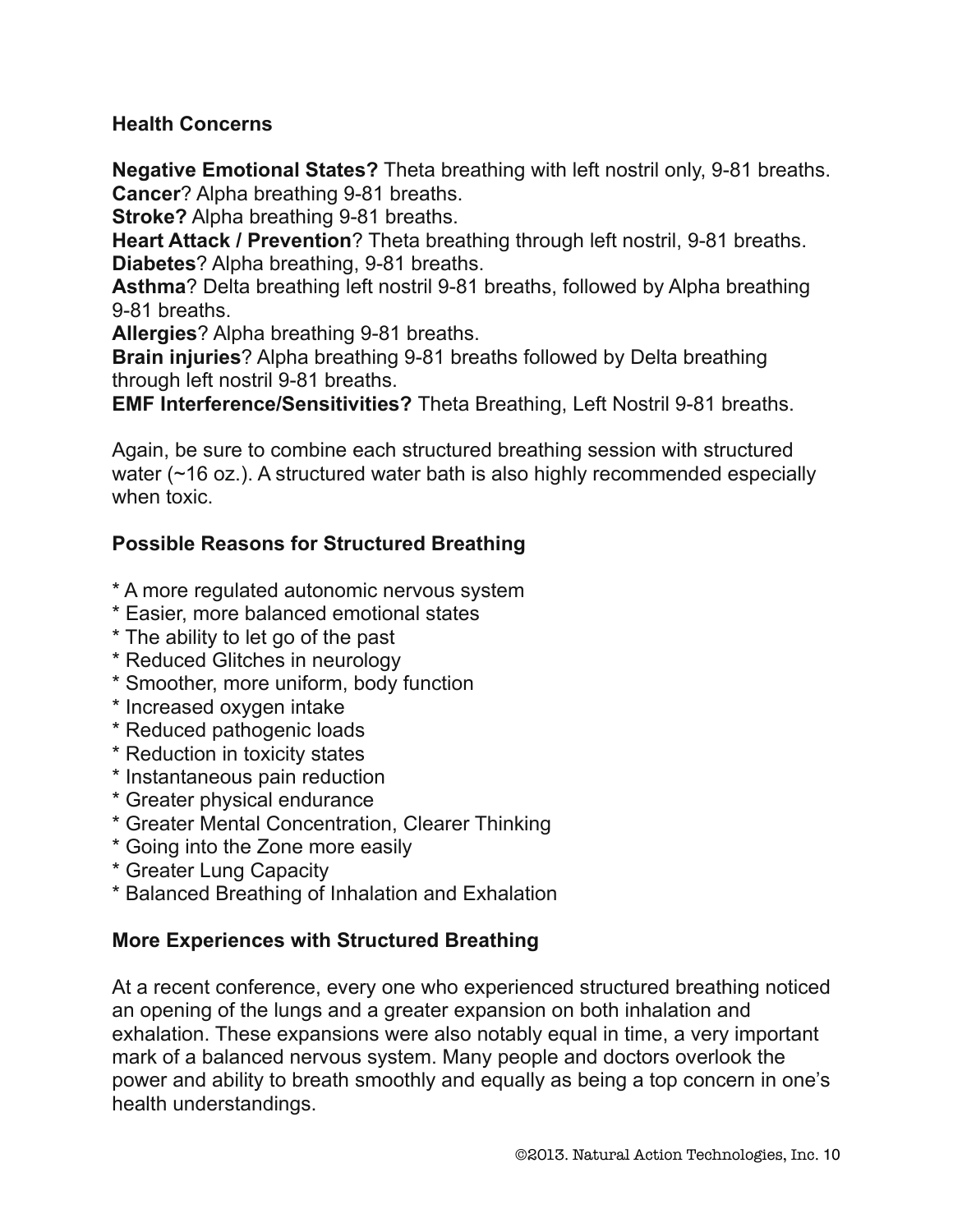As we become one with our breath, we begin to live more fully.

Changes were noted on both the physical energy level and even more notably the emotional level.

Many people were tested with the Russian technology of the Gas Discharge Visualization (GDV) machine. One example of a young gentleman may serve to illustrate the understandings gained using structured breathing with many of the participants and begs for more studies in the future.

Below are the Gas Discharge Visualization (GDV) photos of his emotional energy before and after structured breathing. We also did pulse diagnosis and muscle testing. His initial AK tests were blocked Autonomic Nervous System (ANS) due to emotions. The Fungal Point tested positive or weak. His ICV was also weak or positive. In one breath through the NAT unit, all these poor tests reversed to good. That is, the ANS opened as to cause regulation, the yeast point tested strong, and the ICV also went strong.

Of course, we wanted to get him to a much better state in a reasonably quick time. So we did 9 breaths of Alpha, 9 of Theta, and 9 of Delta. The results were quite stunning.

First, while his head quivered for a few brief moments, he remarked how he could feel his Pineal Gland opening up. His pulses were balancing after the breathing and became even more so after 2 cups of structured water. He could also feel a significant shift towards feeling more grounded and smoother in his emotional composition.

The GDV shows how the structured breathing beautifully redirected the emotional energy, as seen in Figures 5a & 5b. Both the emotional and the physical went to a better place of balance and goodness. The Activation Coefficient on the GDV initially read at above 6 before the structured breathing. This indicates a fairly high level of stress. Five minutes later it was now at just a little over 2. Is it possible that this little structuring unit is clearing out the subconscious emotional override? Remarkable! ...especially for just a couple minutes of structured breathing and 2 cups of structured water.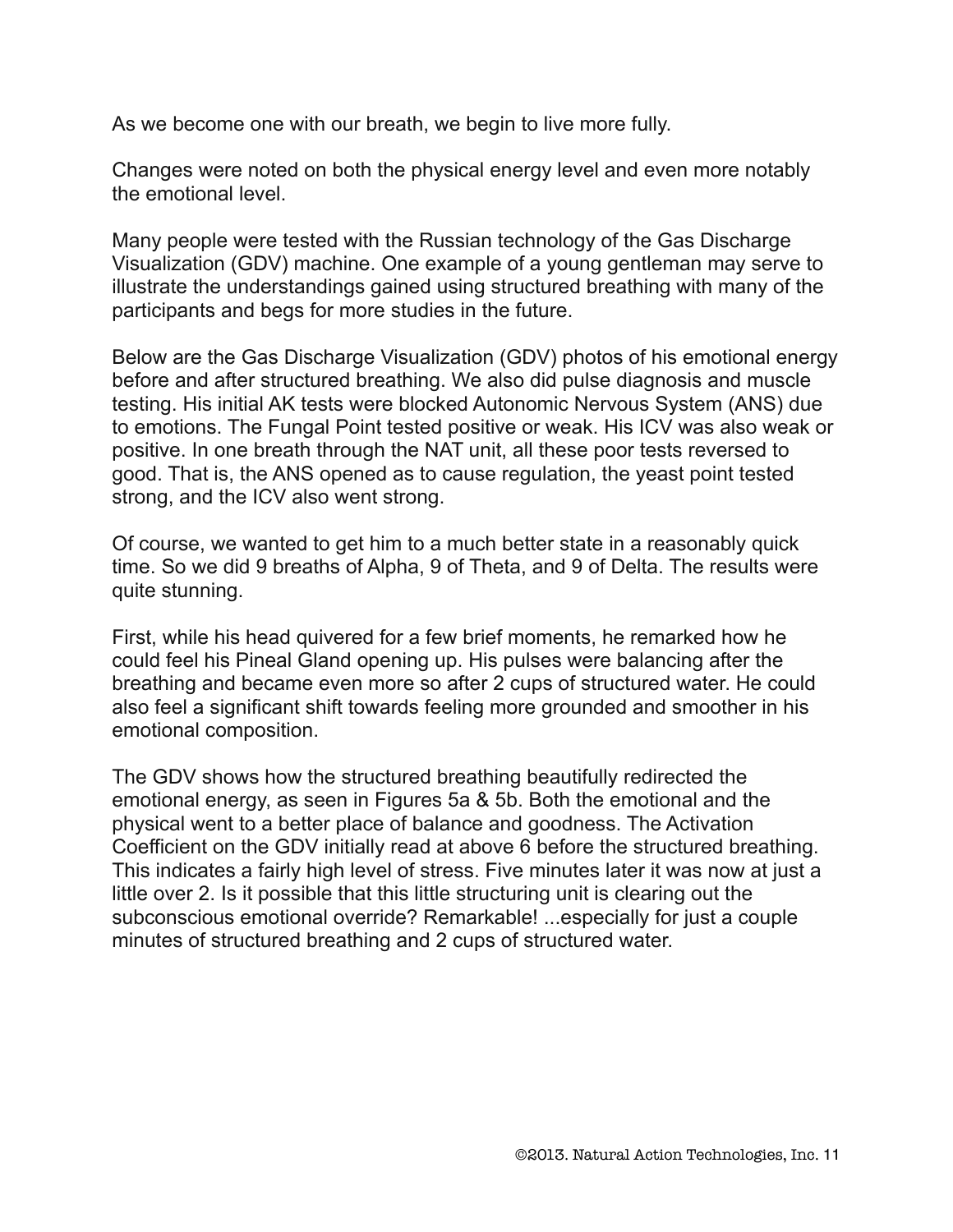



Figure 5a. Before Structured Breathing Figure 5b. After Structured Breathing

Area of Energy 20890, Symmetry: 81% Area of Energy 28790, Symmetry: 87%

Notice how many gaps in the emotional energy field have filled in Figure 5b! It is easy to see why he felt more grounded and centered as the entire aura returned. This filling in of the aura field occurred with many people.

This use of structured air is significant!

We now use it to structure everything, as with the water. As with the earlier cigarillo example, simply blowing into a cigarette through a NAT unit, structures the cigarette, and the smoker notices the harshness of the tars and nicotines reduced. This same "structuring breath" can be done with drinks, food, etc. Mouth-to-mouth resuscitation thru a unit may take on a new era of significance.

### **See you at the top**

Some other uses of structured breathing have been tested such as using it during high intensity mountaineering. On a recent summit push at 14,000', it was notable how the use of structured breathing quickly led to a more normalized heart rate even after it had been accelerated from pushing hard aerobically at elevation and over difficult rocky terrain (see Figures 5 & 6). The 15 mile day with over 6,000' of elevation gain seemed much easier overall with the frequent use of structured breathing. More endurance and quicker recovery states were also noted as two more days of 14,000' summits followed.